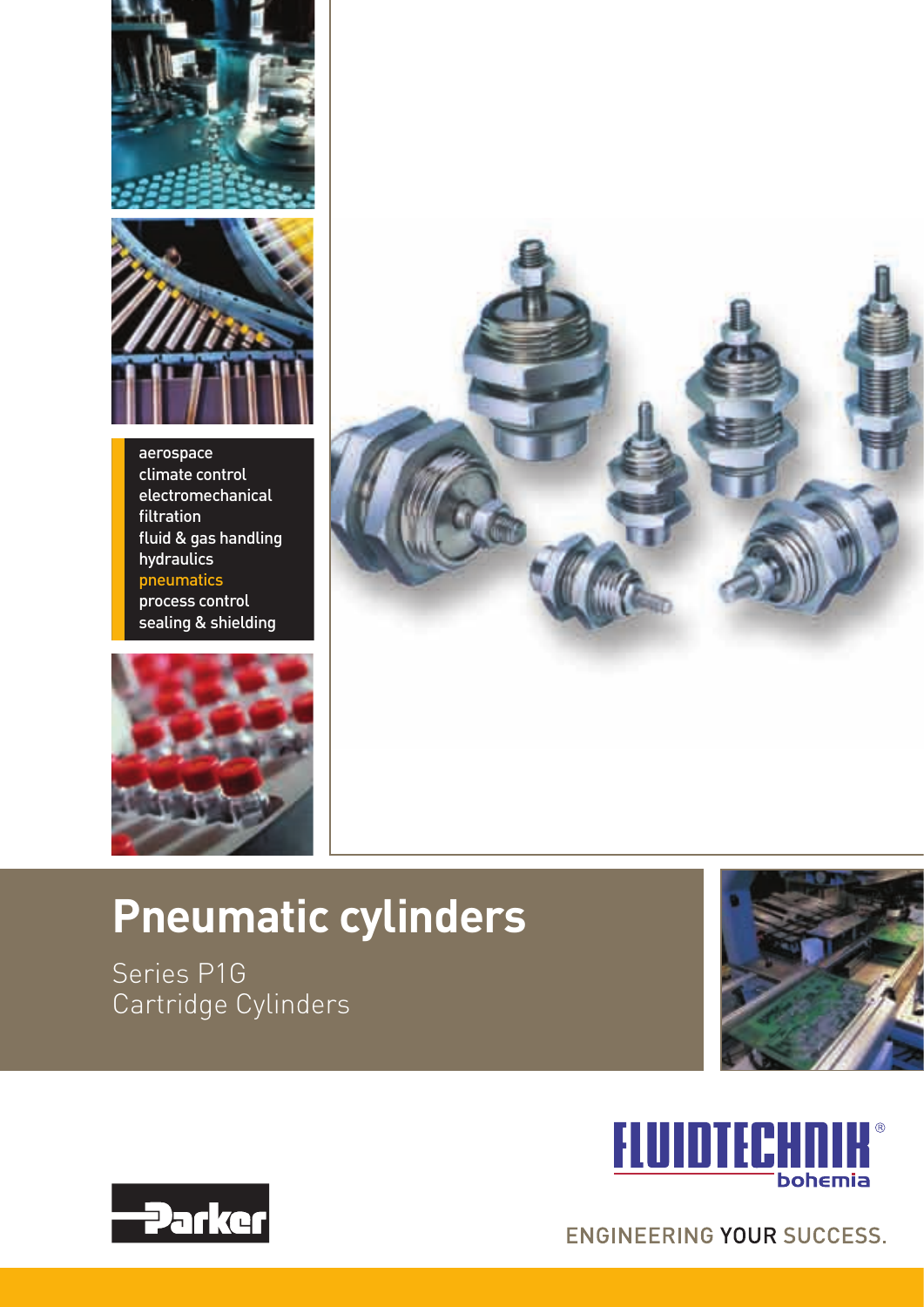| <b>Features</b>                                             | Air<br>cylinder | <b>Hydraulic</b><br>cylinder | Electro<br>mechanical<br>actuators |  |
|-------------------------------------------------------------|-----------------|------------------------------|------------------------------------|--|
| Overload safe                                               | ***             | $***$                        | $\star$                            |  |
| Easy to limit force                                         | $***$           | $***$                        | $\star$                            |  |
| Easy to vary speed                                          | $***$           | $***$                        | $\star$                            |  |
| Speed                                                       | $***$           | $\star\star$                 | $^{\star\star}$                    |  |
| Reliability<br>the control of the control of the control of | $***$           | $***$                        | ***                                |  |
| Robustness                                                  | $***$           | $***$                        | $\star$                            |  |
| Installation cost                                           | $***$           | $\star$                      | $^{\star\star}$                    |  |
| Ease of service                                             | $***$           | $^{**}$                      | $\star$                            |  |
| Safety in damp environments                                 | ***             | $***$                        | $\star$                            |  |
| Safety in explosive atmospheres                             | $***$           | $***$                        | $\star$                            |  |
| Safety risk with electrical installations                   | $***$           | $***$                        | $\star$                            |  |
| Risk of oil leak                                            | $***$           | $\star$                      | $***$                              |  |
| Clean, hygienic                                             | $***$           | $**$                         | $\star$                            |  |
| Standardised measurements                                   | $***$           | $***$                        | $\star$                            |  |
| Service life                                                | $***$           | $***$                        | $\star$                            |  |
| Hydraulic system required                                   | $***$           | $\star$                      | $***$                              |  |
| Weight                                                      | $***$           | $***$                        | $**$                               |  |
| Purchase price                                              | $***$           | $***$                        | $\star$                            |  |
| Power density                                               | $\star\star$    | $***$                        | $\star$                            |  |
| Noise level during operation                                | $\star\star$    | $***$                        | $*$                                |  |
| High force for size                                         | $***$           | $***$                        | $\star$                            |  |
| Positioning possibilities                                   | $\star$         | $***$                        | $***$                              |  |
| Total energy consumption                                    | $\star$         | $*$                          | $***$                              |  |
| Service interval                                            | $\star$         | $+ +$                        | $+ + +$                            |  |
| Compressor capacity required                                | $\star$         | $***$                        | $***$                              |  |

 $* = \text{good}, ** = \text{average}, ** = \text{excellent}$ 



#### **Important**

Before attempting any external or internal work on the cylinder or any connected components, make sure the cylinder is vented and disconnect the air supply in order to ensure isolation of the air supply.

#### **Note**

All technical data in this catalogue are typical data only. Air quality is essential for maximum cylinder

service life (see ISO 8573).



#### **FAILURE OR IMPROPER SELECTION OR IMPROPER USE OF THE PRODUCTS AND/OR SYSTEMS DESCRIBED HEREIN OR RELATED ITEMS CAN CAUSE DEATH, PERSONAL INJURY AND**

**PROPERTY DAMAGE.**<br>This document and other information from Parker Hannifin Corporation, its subsidiaries and authorized distributors provide product and/or system options for further investigation by users having technica

#### **SALE CONDITIONS**

The items described in this document are available for sale by Parker Hannifin Corporation, its subsidiaries or its authorized distributors. Any sale contract entered into by Parker will be governed by the provisions state



08.03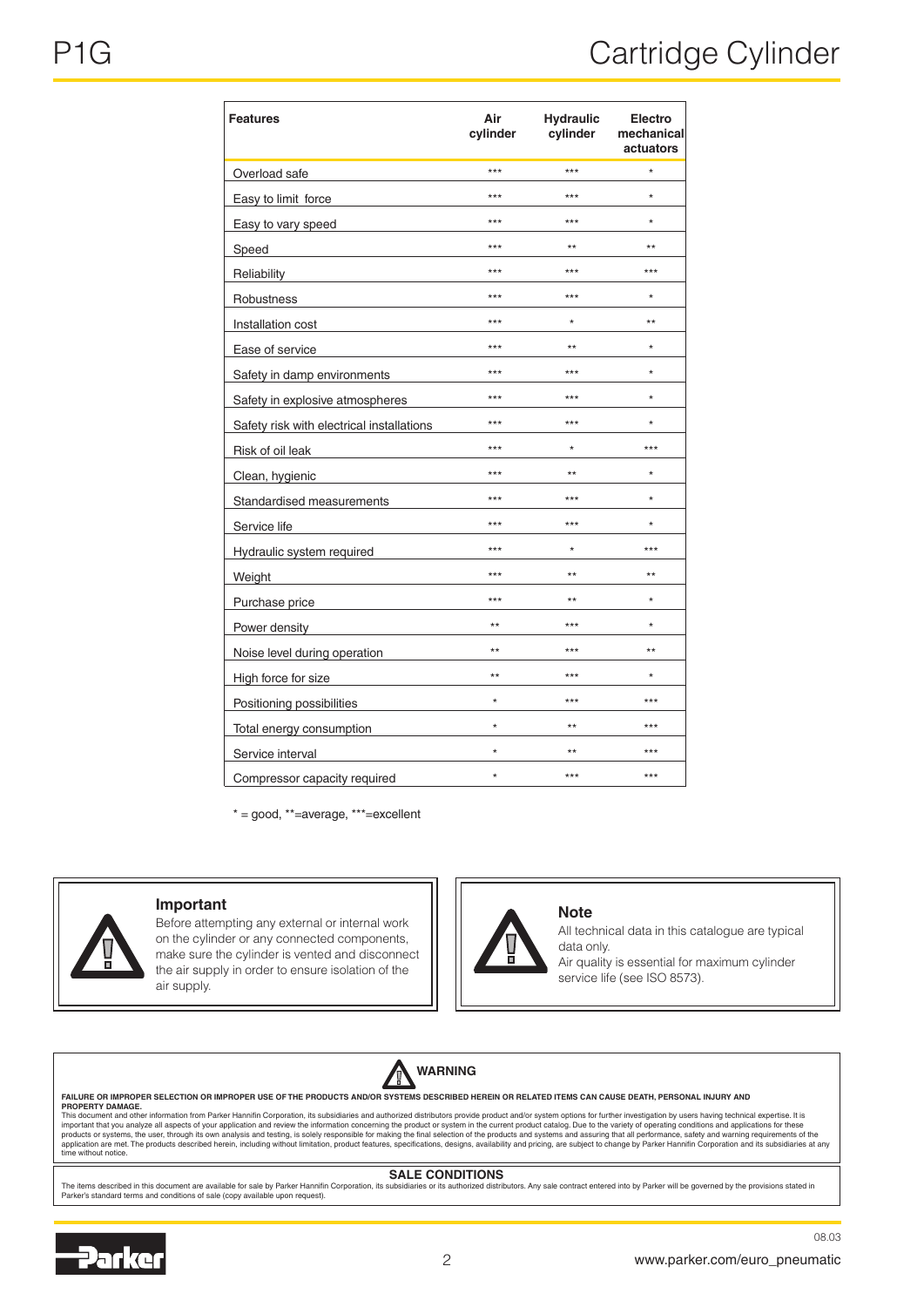# **Contents**

## Page

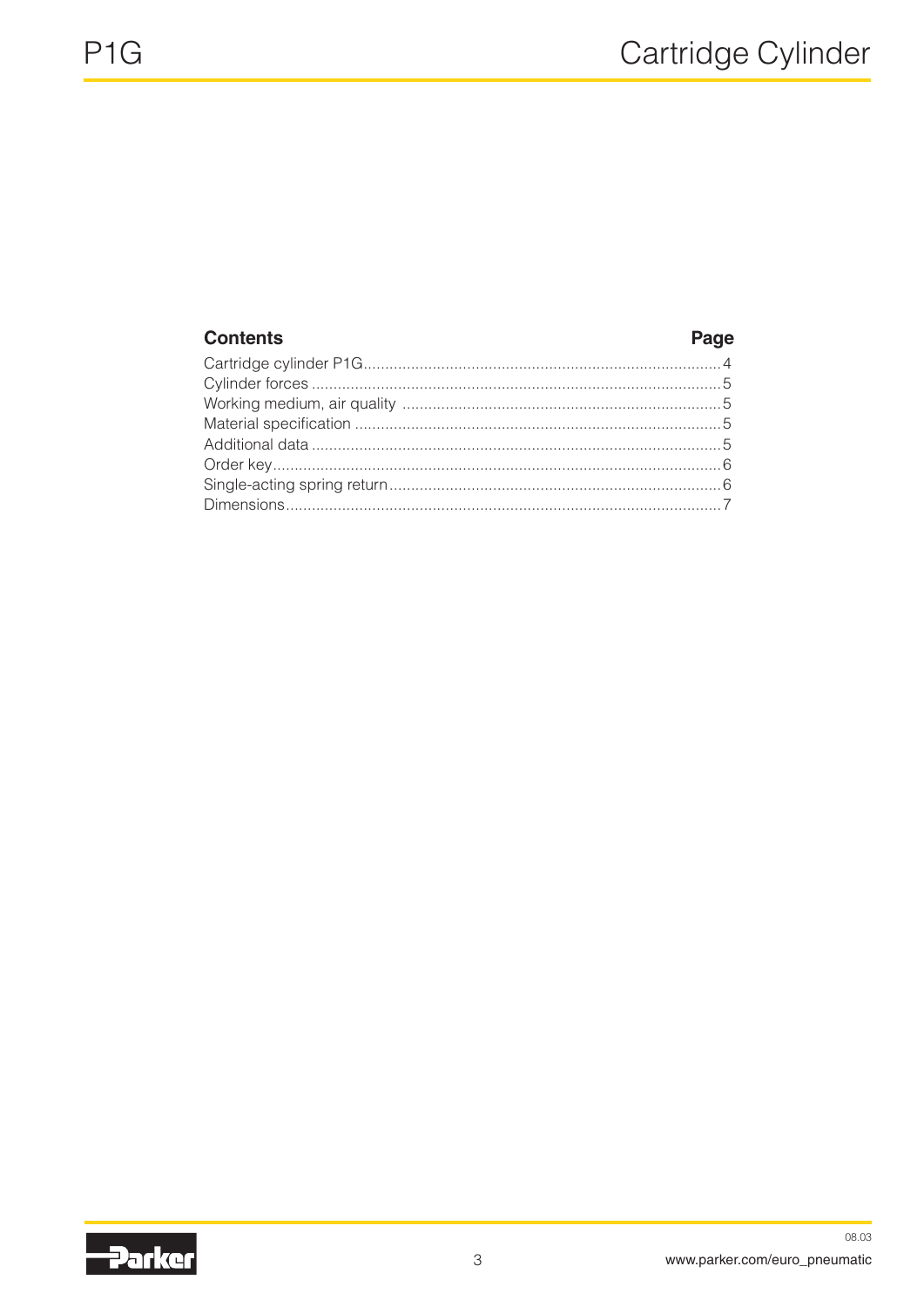

# **Cartridge cylinder P1G**

P1G cartridge cylinders are the perfect solution for compact installation requirements. The cylinders are fully threaded on the outside, allowing them to be screwed into bores in tools, machine stands, etc. This means they require no additional space—instead they virtually disappear into the machine/equipment. They are designed for a long service life, and for non-lube

operation. P1G cylinders are made of a material that allows them to be used in applications requiring a high level of corrosion resistance. They are all single acting, and are available with 6, 10 and 16 mm bore sizes. Each of the P1G cylinders is available with a choice of stroke length: 5, 10 or 15 mm. P1G cylinders are supplied complete with one piston rod nut and two lock nuts for easy installation.

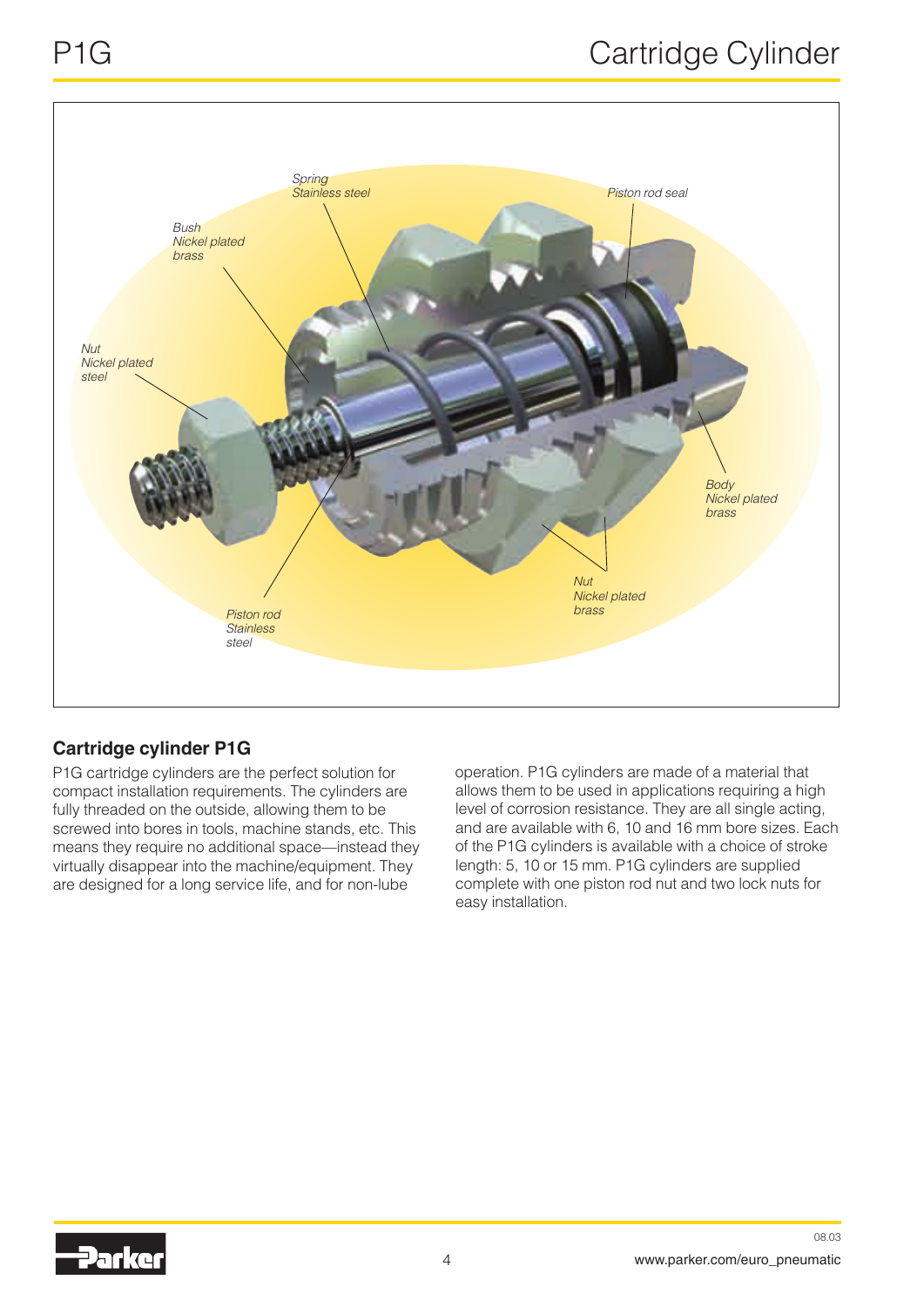#### **Cylinder forcess**

Indicated cylinder forces are theoretical and should be reduced according to the working conditions.

| Order code<br>Theoretical piston force<br>at 6 bar |                     |       |                           |             |  |  |  |  |  |  |  |
|----------------------------------------------------|---------------------|-------|---------------------------|-------------|--|--|--|--|--|--|--|
|                                                    |                     |       | Spring retraction<br>Nmax | <b>Nmin</b> |  |  |  |  |  |  |  |
|                                                    | <b>Nmin</b><br>Nmax |       |                           |             |  |  |  |  |  |  |  |
| Single acting, spring return                       |                     |       |                           |             |  |  |  |  |  |  |  |
| P <sub>1G-S006SS-0005</sub>                        | 15,0                | 12,9  | 3,7                       | 1,6         |  |  |  |  |  |  |  |
| P1G-S006SS-0010                                    | 14.9                | 12,7  | 3,9                       | 1,7         |  |  |  |  |  |  |  |
| P <sub>1G-S006SS-0015</sub>                        | 15.0                | 12.7  | 3.9                       | 1,6         |  |  |  |  |  |  |  |
| P1G-S010SS-0005                                    | 38,8                | 34,6  | 11,6                      | 7,4         |  |  |  |  |  |  |  |
| P1G-S010SS-0010                                    | 40,2                | 34,2  | 12,0                      | 6,0         |  |  |  |  |  |  |  |
| P <sub>1G-S010SS-0015</sub>                        | 39,4                | 33,4  | 12,8                      | 6,8         |  |  |  |  |  |  |  |
| P1G-S016SS-0005                                    | 109,6               | 108,8 | 9,6                       | 8,8         |  |  |  |  |  |  |  |
| P1G-S016SS-0010                                    | 104.4               | 100,3 | 18,1                      | 14,0        |  |  |  |  |  |  |  |
| P1G-S016SS-0015                                    | 104.4               | 100,3 | 18,1                      | 14,0        |  |  |  |  |  |  |  |

#### **Material specification**

| Cylinder housing        | Stainless steel     |
|-------------------------|---------------------|
| Piston rod bearing/     |                     |
| Front end cover         | Nickel plated brass |
| Cylinderhus             | Nickel plated brass |
| Piston seal, Ø6         | Nitrilgummi NBR     |
| Piston seal, Ø10 and 16 | Polyurethane        |
| Return spring           | Stainless steel     |
| Piston rod nut          | Nickel plated steel |
| Mounting nut            | Nickel plated brass |

Stainless steel

 Spare part = new cylinder

#### **Working medium, air quality**

Working medium Dry, filtered compressed air to ISO 8573-1 class 3.4.3.

#### **Recommended air quality for cylinders**

For best possible service life and trouble-free operation, ISO 8573-1 quality class 3.4.3 should be used. This means 5 µm filter (standard filter) dew point +3 ºC for indoor operation (a lower dew point should be selected for outdoor operation) and oil concentration 1.0 mg oil/m<sup>3</sup>, which is what a standard compressor with a standard filter gives.

#### **ISO 8573-1 quality classes**

| Quality<br>class | <b>Pollution</b><br>particle<br>size<br>$(\mu m)$ | max con-<br>centration<br>(mg/m <sup>3</sup> ) | Water<br>max. press.<br>dew point<br>(°C) | Oil<br>max con-<br>centration<br>(mg/m <sup>3</sup> ) |  |  |
|------------------|---------------------------------------------------|------------------------------------------------|-------------------------------------------|-------------------------------------------------------|--|--|
|                  |                                                   | U. 1                                           | $-70$                                     | 0,01                                                  |  |  |
| 2                |                                                   |                                                | $-40$                                     |                                                       |  |  |
| 3                | 5                                                 | 5                                              | $-20$                                     | 1.0                                                   |  |  |
|                  | 15                                                |                                                | $+3$                                      | 5,0                                                   |  |  |
| 5                | 40                                                | 10                                             | $+7$                                      | 25                                                    |  |  |
| 6                |                                                   |                                                | $+10$                                     |                                                       |  |  |

## **Additional data**

| max | 7 bar        |
|-----|--------------|
|     | 2 bar        |
|     | max $+80 °C$ |
|     | min $-20$ °C |
|     | min          |

Prelubricated, further lubrication is not normally necessary. If additional lubrication is introduced it must be continued.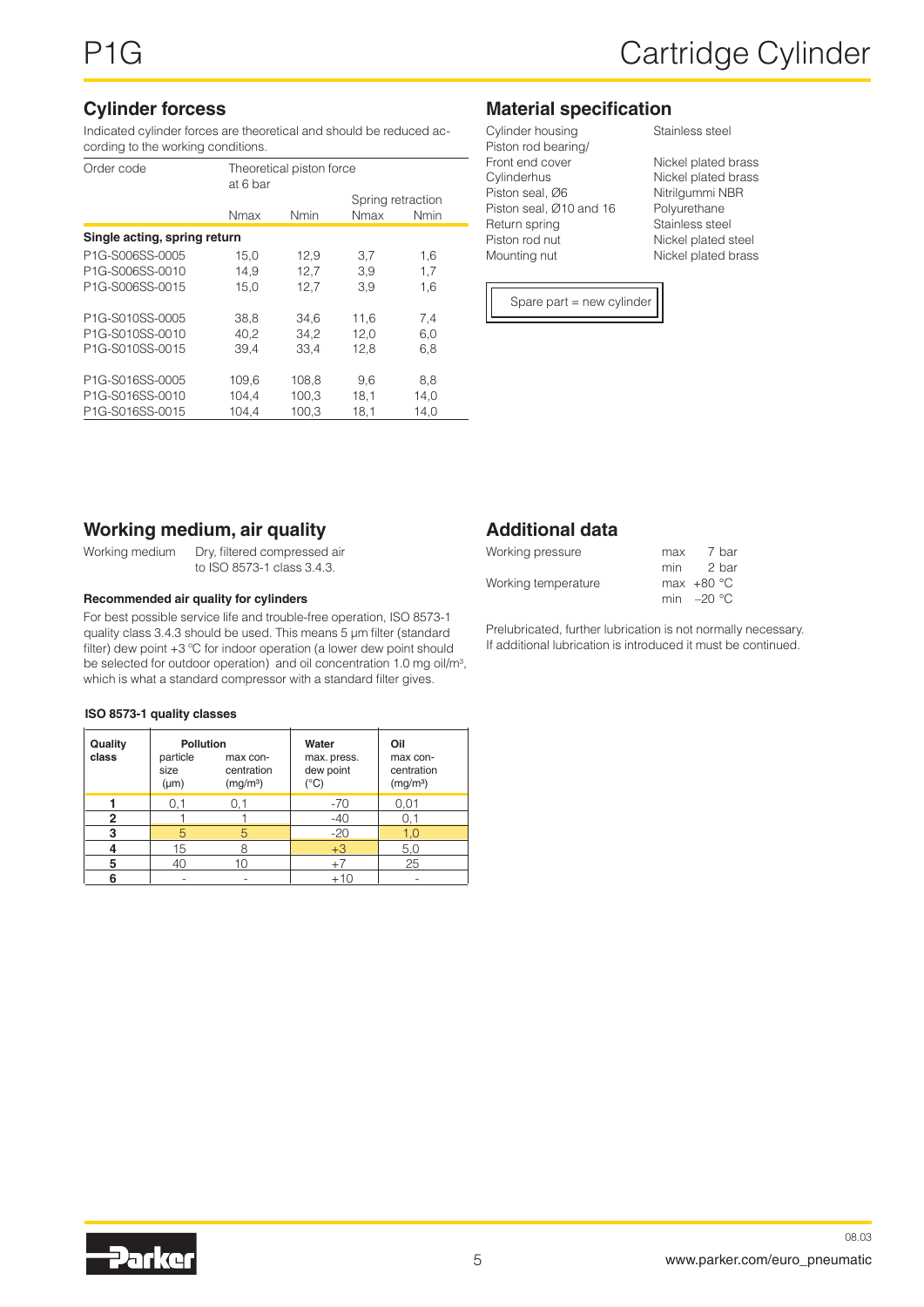### **Order key**





| Single-acting<br>spring return |               |        |                 |
|--------------------------------|---------------|--------|-----------------|
| <b>Cyl.bore</b>                | <b>Stroke</b> | Weight | Order code      |
| mm                             | mm            | g      |                 |
| 6                              | 5             | 10     | P1G-S006SS-0005 |
| Conn. M5                       | 10            | 13     | P1G-S006SS-0010 |
|                                | 15            | 15     | P1G-S006SS-0015 |
| 10                             | 5             | 27     | P1G-S010SS-0005 |
| Conn. M5                       | 10            | 32     | P1G-S010SS-0010 |
|                                | 15            | 36     | P1G-S010SS-0015 |
| 16                             | 5             | 70     | P1G-S016SS-0005 |
| Conn. M5                       | 10            | 78     | P1G-S016SS-0010 |
|                                | 15            | 87     | P1G-S016SS-0015 |

Cylinders are supplied complete with two mounting nuts and one piston rod nut.

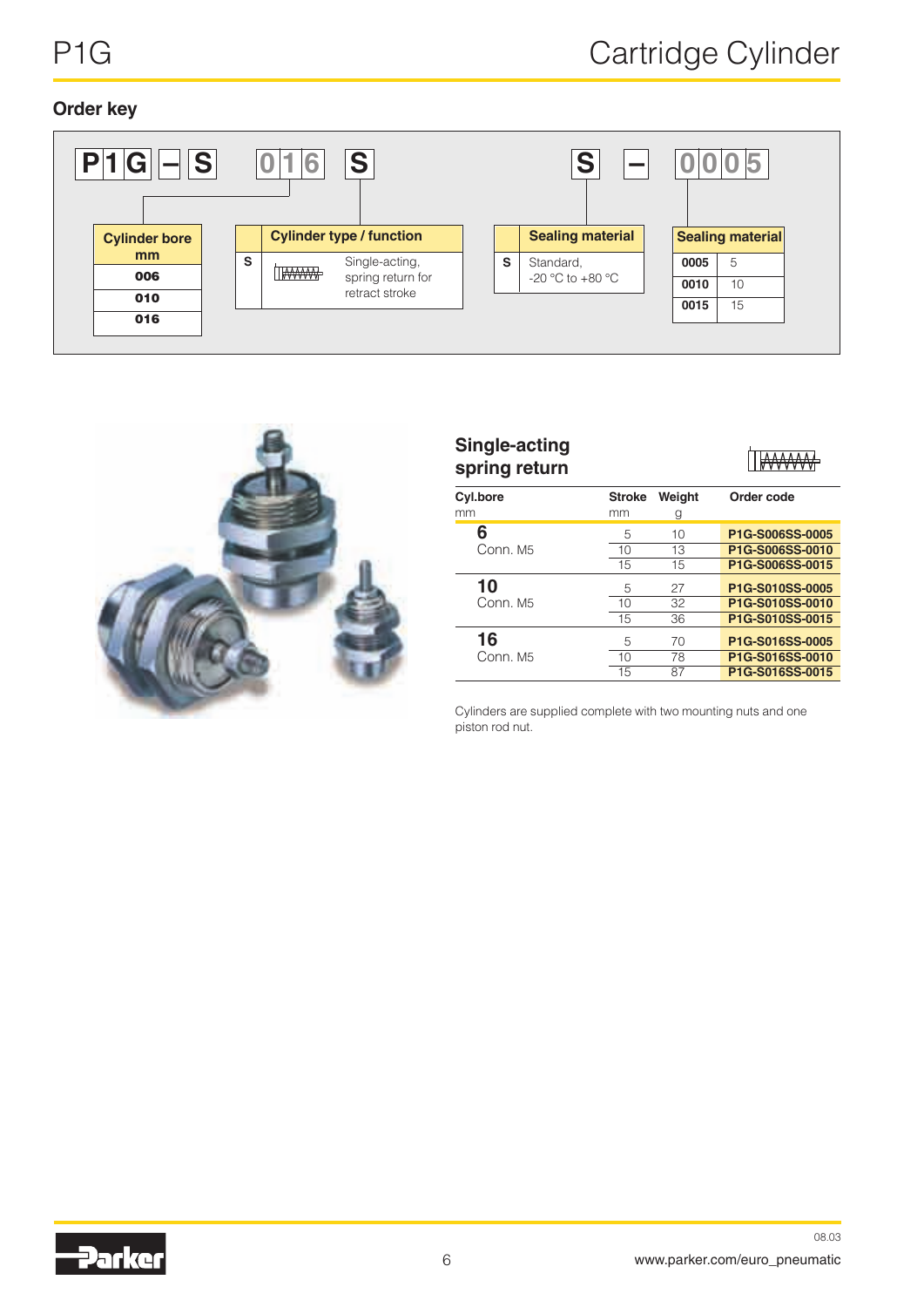# **Dimensions**



| Cylinder bore<br><b>A</b> |         | ØB C   |    |        | E., |     |         |                 |          | н                  |     | KV. | KV1 M |    | N              |
|---------------------------|---------|--------|----|--------|-----|-----|---------|-----------------|----------|--------------------|-----|-----|-------|----|----------------|
|                           |         |        |    |        |     |     | (51)    | $10^{1}$        | $15^{1}$ |                    |     |     |       |    |                |
| mm                        | mm      | mm     | mm | mm     | mm  | mm  | mm      | mm              | mm       | mm                 | mm. | mm  | mm    | mm | mm             |
| - 6                       | M10x1   | 8,5 M5 |    | M3x0.5 | 9 5 |     |         |                 |          | 18.5 25.5 32.5 9 9 |     | 14  | 5.5 3 |    | - 2.4          |
| 10                        | M15x1,5 | - 13   | M5 | M4x0.7 | 14  | - 5 | 20,5 27 |                 | 34       | - 11.5             | 11  | -19 |       |    | 3.2            |
| 16                        | M22x1.5 | 19     | M5 | M5x0.8 | 20  | 6   |         | 23,5 29,5 36 14 |          |                    | 12  | -27 | -8    | 5  | $\overline{4}$ |

1) Stroke length in mm



#### **Caution**

Avoid side loads on the piston rod Avoid loading the piston rod during retraction Do not operate the cylinders with excessive inertia.